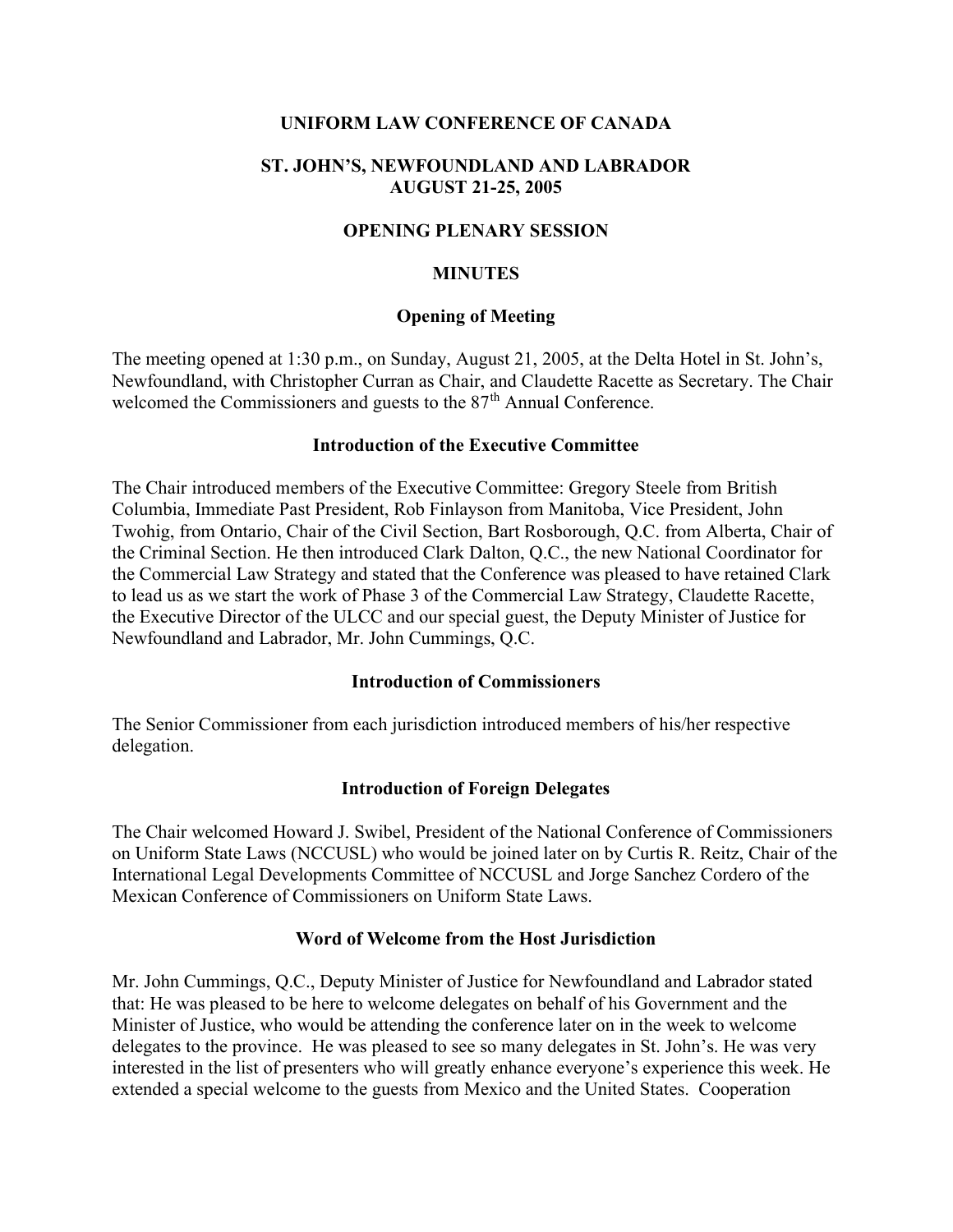amongst the three bodies is essential given the global and the North American nature of the community in which we find ourselves living these days. An interesting array of activities has been arranged to make everyone's stay enjoyable.

The work of the Uniform Law Conference of Canada (ULCC) in advancing and harmonizing the law in Canada is a very important work and an essential one that benefits everyone in the country. It is especially important for small provinces like Newfoundland and Labrador that do not have the resources needed to tackle in detail all of the important legal issues that we face. The ULCC is an invaluable tool that provides well thought out solutions that can easily be implemented in the Province of Newfoundland. They are especially interested in the Commercial Law Strategy that is turning out products that will positively impact the country and is something that Newfoundland would never be able to tackle on its own. Harmonizing business law will increase efficiency, enhance international competitiveness and reduce cost for everyone.

He congratulated all of the delegates for all of their efforts and for the many accomplishments they have achieved through the ULCC. He believes that every Deputy Minister of Justice in Canada appreciates the importance of the work, which seems to have an impact every time Deputy Ministers meet to discuss issues.

He thanked the local Organizing Committee for their superhuman efforts in preparing for this conference, because as usual, in Newfoundland, there are not many of them. He especially wanted to recognize Paul Nolan for all of his efforts. Paul is really the person who took charge, and of course Chris Curran. Chris deserves a lot of credit. He wished the delegates a productive and enjoyable week.

The Chair then asked Jennifer Nuberry to say a few words on behalf of the CBA Newfoundland Branch. She thanked Chris Curran for the invitation to speak at the annual conference. As President of the Newfoundland Branch of the CBA she offered a special welcome to St. John's, proudly one of the country's oldest and most distinguished cities. History stands as the evidence of the value of location as it does the value of organizations. It was more than 87 years ago that the CBA recommended that each provincial government provide for the appointment of Commissioners to attend the conferences for the purpose of promoting uniformity of legislation among the provinces. From that simple concept, the ULCC did grow. The Conference plays a vital role in shaping legislation in Canada through the activities of the Criminal and Civil Sections. I am pleased to see that there are several representatives from the CBA who are participating in the deliberations. Earlier this week, the CBA wound up another successful annual meeting in Vancouver and delegates confirmed that they would mark their calendars to return to the CLS here in 2006 to consider policy. Have a great conference.

## The President's Report

The President presented the following report:

"Uniformity Commissioners, Special Guests from Mexico and the United States, friends and colleagues. At 87 the Uniform Law Conference of Canada must surely rank as one of the grand old dames, a venerable old dame as I like to think, of federal/provincial/territorial institutions.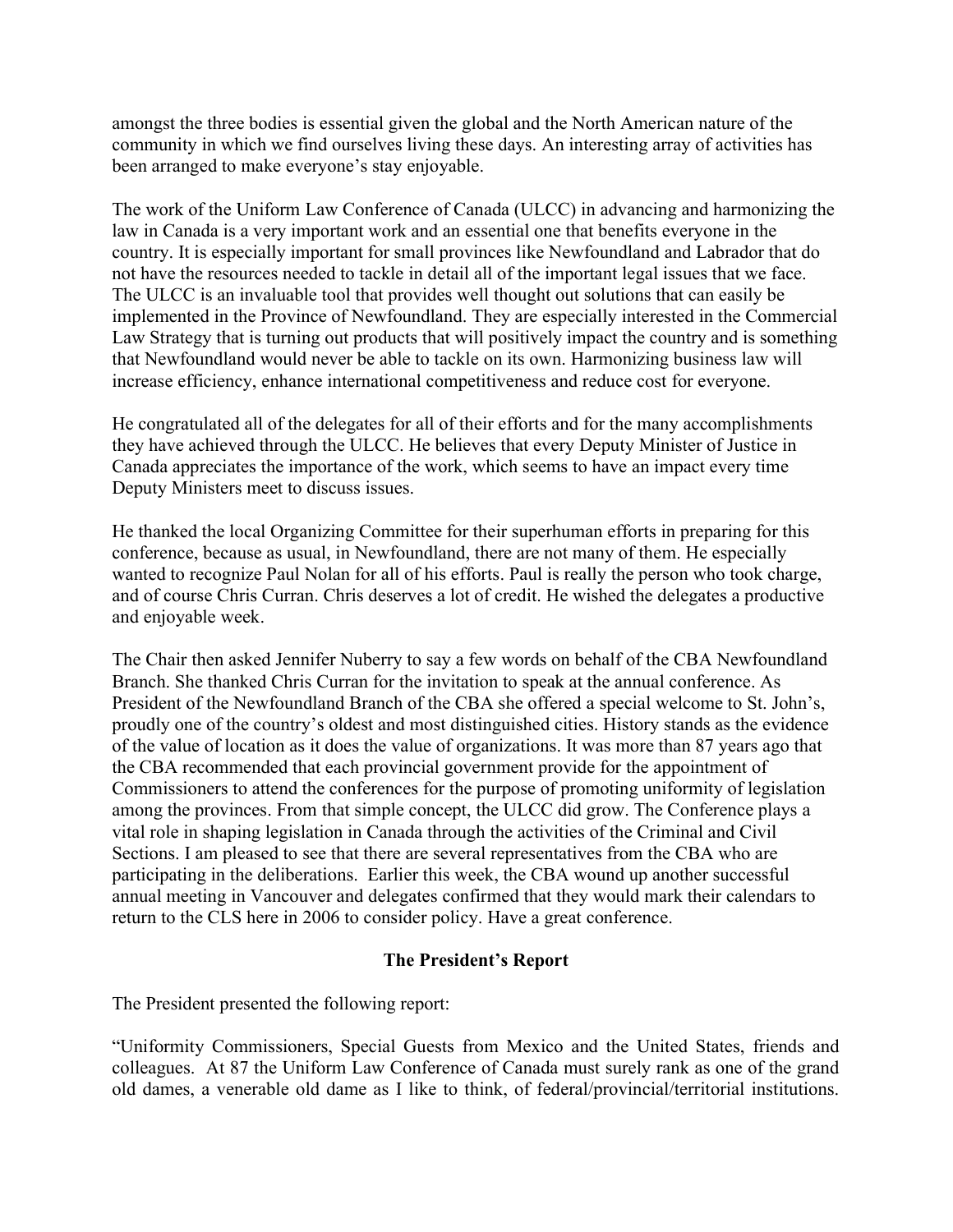Unlike most 87 year olds however, the Conference continues to be exceedingly active. As an institution we maintain a hectic pace and there is no sign of this senior slowing down. I believe we can say with confidence that this past year was no exception. The Conference continued to play a significant role in helping shape this Country's bilingual, bijural legal landscape.

For those of you who don't know, the work of each Conference year begins with the Executive meeting held on the Thursday afternoon following the closing plenary session of the Conference just completed. Last year in Regina one of the principal items on our agenda at that meeting was the completion of Phase 2 of the Commercial Law Strategy scheduled for March 31, 2005 and planning and preparation for commencement of the new Phase of this work. Most of you will know by now that the completion of Phase 2 of the Strategy was marked by publication of a complete compendium of the Conference work on the Strategy to that date in hard copy and in CD format. This was a huge accomplishment for which we owe Susan Amrud, Q.C. and the staff of the Saskatchewan Queen's Printer a sincere vote of thanks. All Jurisdictional Representatives on the Civil side of the Conference received a copy of this document. Our hope is that you have used it, and will continue to use it over the coming year, to promote the work of the Conference and to foster implementation of the Conference's work product in your home jurisdictions.

Planning and preparation for the next stage of this work necessitated finalization of a new organizational structure that would permit the Strategy to become part of the ongoing work of the Civil Section of the Conference and the confirmation of funding necessary to carry out the additional research work that will be required by the Section. The new organizational structure eventually agreed upon saw the position of National Coordinator come to an end and evolve into a part-time research coordinator/administrator position and the work of the Chair of the Strategy absorbed as part of the duties of the Chair of the Civil Section. The result was that Tony Hoffman left the Conference on March 31, 2005 on completion of his contract and Jennifer Babe completed her duties as Chair of the Strategy as at that date. The Conference is indebted to both of them, for their dedication, professionalism and good humor. In Jennifer's case she continues to be involved in the work of the Conference by virtue of her role with the CBAO Business Law Section and her ongoing role on a restructured Steering Committee for the Civil Section. Jennifer will be with us on the Civil Side throughout the coming week. Tony Hoffman will join us by teleconference for the paper on Trade Secrets from Toronto in the relative luxury of his office with the Ontario Securities Commission.

The confirmation of funding necessary to carry out the new research work is an ongoing oddyssey. On January 21, 2005 Greg Steele and I, in conjunction with a meeting of the Conference Executive met with John Sims, Q.C. the new Federal Deputy Minister of Justice and Deputy Attorney General. Kathryn Sabo, General Counsel, International Private Law and Catherine Kane, Senior Counsel/Director, Policy Centre for Victim Issues, participants respectively on the Civil and Criminal sides of the Conference were also present. The meeting provided Greg and myself an opportunity to acquaint the new Deputy with the work of the Conference and with the unique role which the Conference is able to play in civil and criminal policy development at the local and national level in this country. The Deputy expressed a keen interest in the work of the Conference and undertook with his staff to explore ways in which he might support our ongoing work.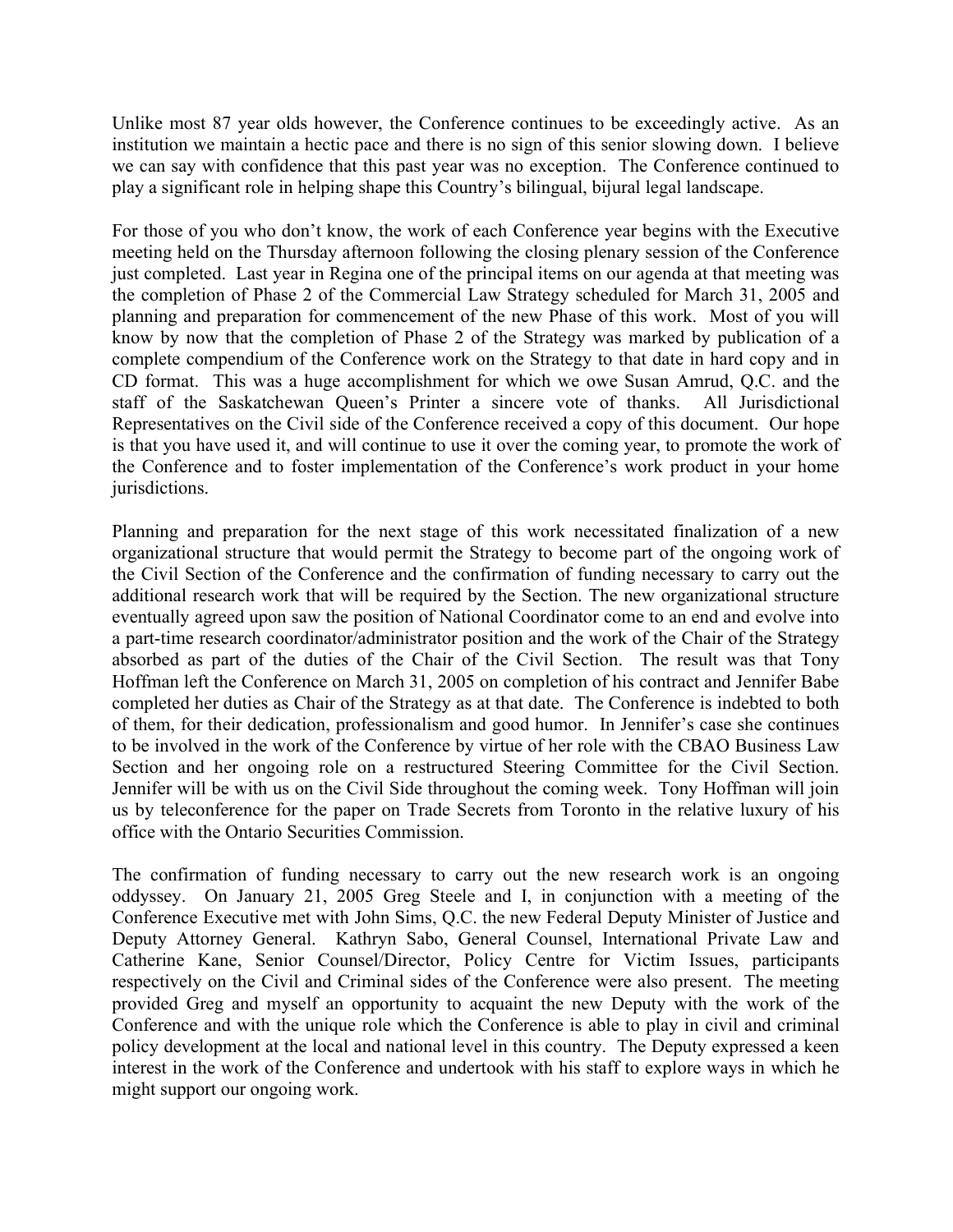The upshot of this visit and subsequent discussions with Justice Canada and related departments is that \$81,830 in funding has been committed from federal sources to the Civil Section of the Conference for two years with possible extension for a third, if the federal budget stars align properly. This has allowed us to hire our new part-time Project Administrator, Clark Dalton, Q.C. who I would like to officially welcome today. Clark has been working diligently/frantically with the Executive Committee and with Claudette in her dealings with officials at Justice Canada over the past months to finalize the Conference New Project Proposal for the coming year and subsequent years. I would like to thank Karen Bron, Acting Director General, Program Branch, Kathryn Sabo and Marc Rozon for their assistance and for their creative suggestions in helping us navigate the often murky waters of the federal government's project proposal process. And, of course, in this, as in all things connected with the Conference the good offices of our Executive Director Claudette Racette have been called into play time and time again. In this regard I would like to especially acknowledge her commitment during the period immediately leading up to the activities of the coming week.

On the Criminal side of the Conference work has been steady throughout 2004-05. As Chair of the Section Bart Rosborough has put together a solid agenda with approximately 50 resolutions for consideration. I am pleased to be able to report that for the first time this year a mechanism has been put in place to allow provincial Legal Aid Commissions to participate in the work of the Criminal side of the Conference through their respective provincial/territorial delegations. This is an exciting new development and I want to congratulate Bart and the Steering Committee of the Section for facilitating this development. It comes at the specific request of the federal and provincial co-chairs of the Permanent Working Group on Legal Aid. The thinking was that the Legal Aid Commission in whose jurisdiction the Conference is held in a given year should participate and communicate to the PWG the resolutions considered in that year and seek input, where appropriate, from the PWG prior to the Conference so that the views of the Legal Aid defence Bar might be represented on the floor of the Conference during discussion of individual resolutions. It think this cannot but help enrich and enliven discussions.

 I note that a concern that has in my view, justifiably been raised by a number of delegates in past years is that greater efforts should be made to ensure follow up with our federal partners on legislative action on the Criminal resolutions adopted at the Conference. I believe wider participation at the Conference is a useful step in this process. It should mobilize support for the resolutions and enhance their credibility in the legislative process which is our ultimate goal. I am cognizant that our incoming President, Rob Finlayson, who is a long-standing delegate on the Conference Criminal side will pursue the issue vigorously during his term. I am confident that this concern is one that will receive additional attention during his Presidency.

 At the 2004 annual meeting in Regina the Conference confirmed by resolution its commitment to bilingualism and bijuralism in preparation of Conference work product. This is an essential, albeit costly, aspect of facilitating and promoting the harmonization of legislation throughout the country. I want to remind all jurisdictional representatives and all working group participants of this commitment and of the necessity of coordinating all drafting activity through the Chair of the Drafting Section, Mr. Brian Greer, Q.C. This helps ensure an even distribution of the work and an optimal utilization of our scarce resources. In situations where drafting does not occur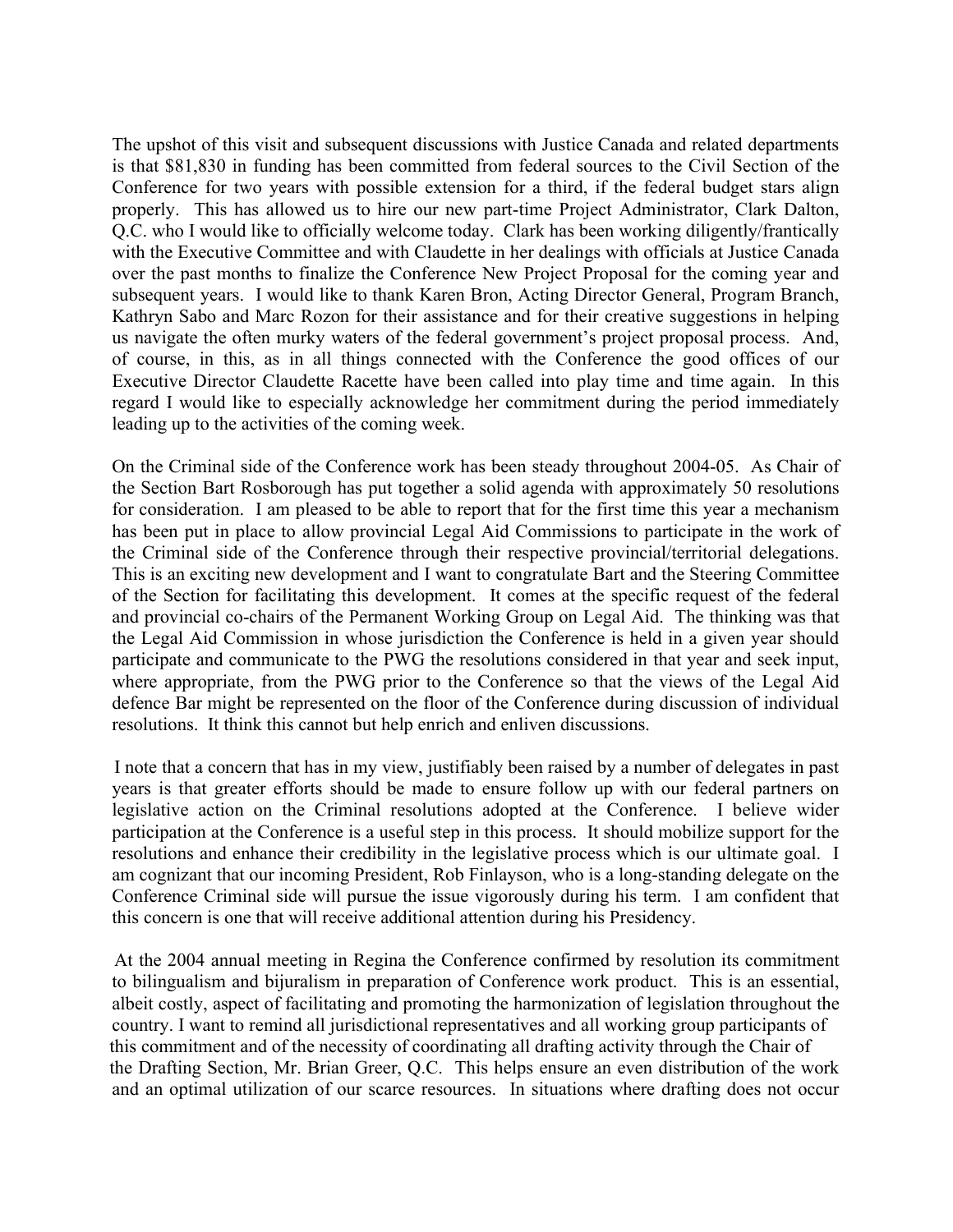initially in both languages, and translation is necessary, timely receipt of work product allows us to manage translation costs most effectively. I want to take this opportunity to thank all the jurisdictions that have made special contributions to offsetting translation costs this past year and I want to remind all Working Group leaders that where possible study papers and other work product should not exceed 25 pages in length.

I want to congratulate John Twohig and Bart Rosborough for their ongoing efforts at generating participation in the work of the Conference throughout the year. The Conference succeeds best when it engages the efforts of all its members. I encourage all of our jurisdictional representatives to work with their respective Chairs in achieving the goals of their Sections throughout the year and in bringing to their attention issues of local concern that are appropriate subjects for national harmonization and uniformity. I also want to remind all jurisdictional representatives of their role in promoting adoption and implementation of the Conference work product in the local jurisdictions. We will say more about this at the meeting of Jurisdictional Representatives on Tuesday, but we should never forget that the raison d`être of the Conference is realization of the goal of harmonization through legislative action. We could take a lesson here from the work of our American friends who at their annual meeting set aside a number of early morning sessions for consideration of their implementation record.

It is appropriate in these opening remarks that I make special mention of Tim Rattenbury of New Brunswick for his tireless work on preparation of our annual Proceedings for publication. The Proceedings are the record which constitutes our face to the external world. Tim's attention to detail ensures that we are always presentable. I would ask Elizabeth Strange, the Jurisdictional Representative from New Brunswick this year, that she communicate to Tim our deep appreciation for his unstinting efforts on our behalf.

I noted above the presence of special guests from Mexico and the United States. In July, John Twohig and I attended the  $126<sup>th</sup>$  annual meeting of the National Conference of Commissioners for Uniform State Laws held this year in Pittsburgh, Pennysylvania. The meetings were extremely productive. Among the issues we discussed was the possibility of inter-agency cooperation amongst our three organizations: the Canadian, Mexican and American Conferences. This was further to preliminary discussions throughout the year with Fred Miller, Immediate Past President of the American Conference and Jorge Sanchez Cordero, Director of the Mexican Conference of Commissioners on Uniform State Laws. You will recall last year there was concern expressed by a number of our jurisdictions that the Conference should not appear to be usurping the federal state role by dealing directly with foreign states on what might be federal international issues. This was discussed by the Conference Steering Committee during the year and it was agreed that, assuming funding issues for these kinds of projects could be resolved, the issue of trenching on turf not properly our own could be addressed by careful selection of a project agenda. The Conference Executive gave the green light to explore with NCCUSL and with MCCUSL the development of a process to identify short and long term strategies that might result in uniform law projects involving all three countries. Needless to say it was also agreed that avenues for the exchange of information on issues of mutual concern should be vigorously pursued. It was regarded as self evident that in the current environment cooperation of this nature might result in economies and efficiencies for all three organizations. In Pittsburgh John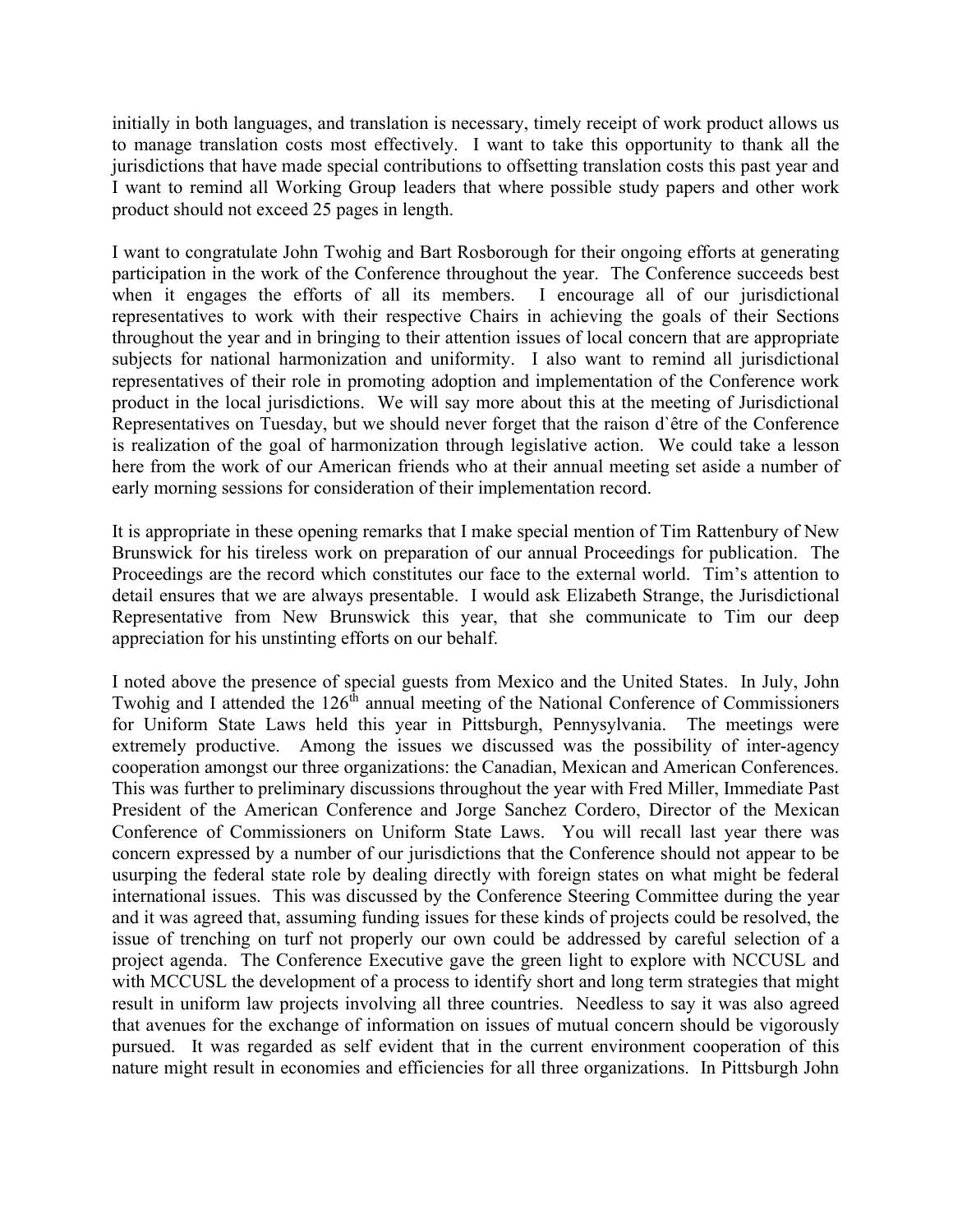and I indicated that we would be continuing talks along these lines here. My intentions is to do so throughout the week and to report back to the Conference at the Closing Plenary Session.

Finally I want to officially thank the efforts of this year's organizing team: Paul Nolan, Heather Jacobs, Carol Prosser, Debbie Mootrey and Meaghan Young. I want also to thank the Deputy Minister, John Cummings, Q.C. for his support in these times of limited financial resources.

The 2005 St. John's Organizing Committee has put together a full and exciting program of activities for this year=s Conference. Anyone requiring any information about any activities planned should not hesitate to contact any of the representatives for Newfoundland and Labrador. The Committee wants to ensure that your visit to "the far east of the western world" is a memorable one. We look forward to speaking with you throughout the week. Work hard, but by all means, play hard too!"

## Financial Resolutions

## Approval of Audited Financial Statements

MOVED by Rob Finlayson, seconded by Kathryn Sabo, THAT the Audited Statements for the fiscal period ending March 31, 2005, be approved as presented. Motion carried. *[See Appendix*]  $A, p.xx.$ 

## Appointment of Auditors

MOVED by John Twohig, seconded by Vincent Pelletier, THAT the audit firm of Cloutier and Brisebois be appointed as Auditor for the ULCC for the fiscal period 2005-2006. Motion carried.

## Banking Resolution

MOVED by Bart Rosborough, seconded by Arthur Close, THAT for amounts over \$5,000, two members of the Executive Committee or one member of the Executive Committee and the Executive Director be given signing authority as officers for all banking matters of the Conference, AND THAT for amounts under \$5,000 and for the purposes of purchasing G.I.Cs and term deposits, and for the purposes of transferring funds from the research account to the general account and vice versa and from the commercial law strategy account to the general account, the signature of the Executive Director alone will suffice. Motion carried.

# Approval of the Budget for 2005-2006

MOVED, by Gregory Steele, seconded by Earl Fruchtman, THAT the budget for the fiscal period 2005-2006 be approved subject to the amendment to the Commercial Law Strategy budget following the discussion of new projects on Thursday morning. Motion carried.

# Confirmation of the Nominating Committee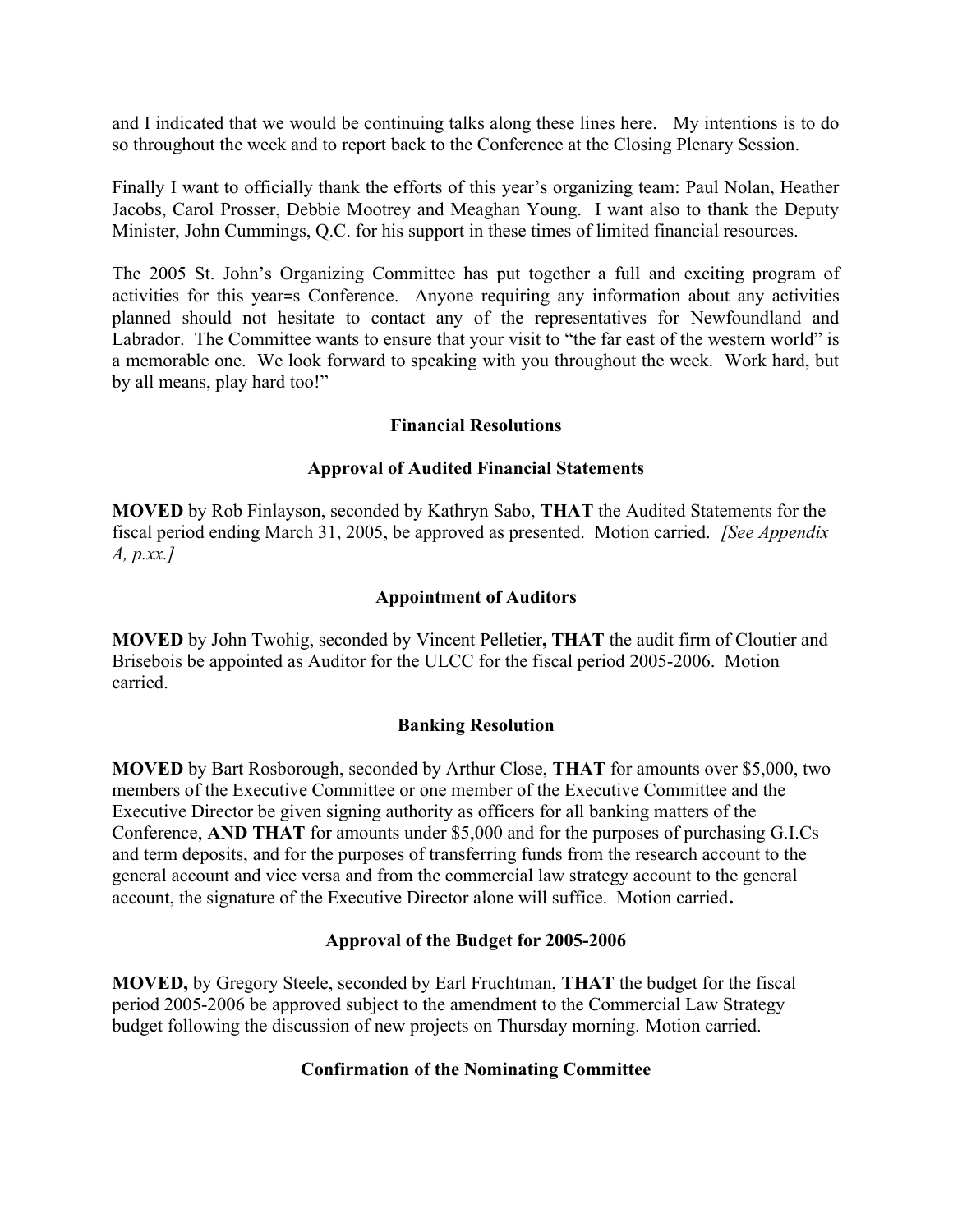The Chair reported that the Nominating Committees were now in place for the positions of Vice President, Chair of the Civil Section and Chair of the Criminal Section for the coming year. They will be reporting back to the delegates at the Closing Plenary.

## Outline of the Business of the Week

## Criminal Section

The Chair, Bart Rosborough, thanked all of the provinces who have sent delegates and welcomed those delegates. He was happy to announce that there were more than 30 delegates attending from nine provinces across Canada and that they would be considering: 44 Resolutions which have been submitted by those provinces for debate, two working papers that have been the subject of ongoing activities throughout the year and a report which members have received, dealing with collections by the defence on matters which are the subject of direct indictments and a second working paper on the continuation of probation orders for individuals who have been sentenced to terms of imprisonment in federal penitentiaries. In addition, in a joint session with the Civil Section, the Section will consider a *Missing Persons Index* submission that has been offered by Justice Canada for consideration. The Section will also be taking into account a discussion paper dealing with the area of Spousal Competence, Compellability and Privilege in Criminal Proceedings. The Section has a lot of work to do in the coming week. He was very much looking forward to working with the delegates and to completing the work by the deadline.

## Civil Section

The Chair, John Twohig thanked the Organizing Committee and Claudette Racette for all of the hard work in organizing this conference. He stated that he enjoyed his year as Chair of the Civil Section, and appreciates the support that he has received from so many people. He looked forward to these meetings, to seeing old friends and to meeting new ones, and to bringing back to his Province the kind concepts and ideas that are generated at the conference.

This week, the Civil Section will be asked to adopt four new Uniform Acts in the areas of Franchises, Limitations, Charitable Fundraising and the UNCITRAL Model Law on Conciliation. In addition to this, there will be a proposal to adopt amendments to Uniform Acts dealing with the enforcement of various types of judgments. The Section will also be considering seven different study papers concerning a wide range of topics including: Forms of Business Associations, Interjurisdictional Class Actions, Limitation Periods in Insurance Claims, Trade Secrets, Faith Based Family Arbitration, Copyright and the Assignments Convention. In addition, the Section will also receive progress reports on the Commercial Law area, the PPSA, and the Hague Securities Convention, and of course, our report from Justice Canada on the activities of the Private International Law Team.

One novel aspect of this year's conference will include three video conference presentations on Tuesday afternoon. On Wednesday, there will be a joint session with the Criminal Section to receive a report and discuss the ongoing work by Justice Canada on the D.N.A. Missing Persons Index. In our last session of the program on Thursday, Russ Getz and Janice Brown will deliver their report on suggested new projects that might be pursued by the Conference.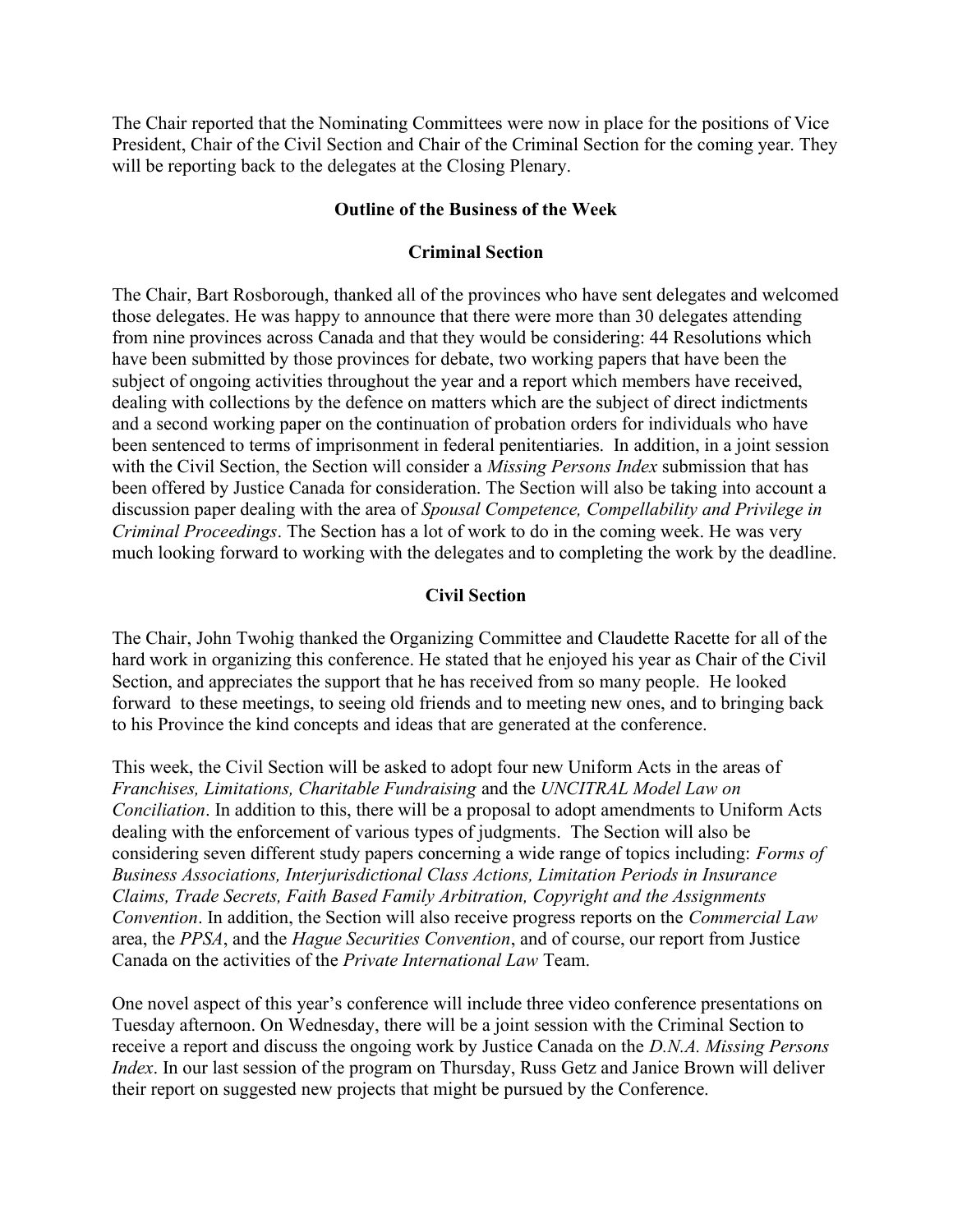He was happy to have our American and Mexican colleagues in attendance with us and indicated that they will report on the activities of their respective conferences during our meeting.

Throughout the year, the Jurisdictional Representatives had several teleconferences to discuss and develop this agenda. He thanked the Jurisdictional Representatives for all of their valuable assistance. Lastly, he was happy to acknowledge the appointment of Clark Dalton as the National Coordinator. With Clark on board, our future is bright indeed.

Just before closing, it was his sad duty to report that one of the Presenters, Professor Jim Rendall, who was to deliver a paper on *Limitation Periods in Insurance Claims*, passed away tragically and unexpectedly on August 11. Professor Rendall was a Law Professor at the University of Calgary School of Law. He had taught there for 27 years. He had retired in June and prior to his teaching duties in Calgary, he also taught at the University of Western Ontario and Dalhousie University. He then asked the President for permission to turn the floor over to Peter Lown who was a friend of Professor Rendall, and who had a few words to deliver to the delegates.

Peter Lown commented that when he last discussed the Limitations Period project with Jim Rendall in July, he was eagerly looking forward to attending the conference to present his paper. He was amending the written materials and was preparing a particular presentation for the benefit of the Section. In the meantime he was going to Ontario to enjoy some camping and spend some time at the Shaw Festival. It was with significant surprise that we learned of his death on August 11. There is in Calgary tomorrow a commemoration service entitled "A Celebration of the Life of Jim Rendall". He thought that it would be appropriate if the Conference were able to pass a Resolution that he would undertake to take to the Rendall family in time for tomorrow's service. He then proposed the following statement:

"The Conference regrets that it will not have the wisdom and participation of Professor Rendall in its deliberations in St. John's. The Conference expresses its sincere condolences to the Rendall family for this sad loss." The Resolution was seconded by Glen Abbot. The Resolution was passed.

## The Future of the ULCC Publications

The Chair stated that this was an information item for the conference. One of the topics that the Executive has discussed in the past two months or so is the future of the ULCC publications. The printing cost of the Proceedings continues to escalate and to make a huge draw on our limited resources. One of the things that we will be doing this week is to discuss with a small committee comprised of Peter Lown, Arthur Close, himself, Clark Dalton and Claudette Racette, the possibility of looking at alternative delivery mechanism for our Proceedings. He urged those who have thoughts or suggestions on this, Saskatchewan, for instance which has been involved in the publication of the Proceedings, and New Brunswick, given Tim Rattenbury's longstanding work on the Proceedings, to get their comments to the Committee. The Committee will report back to the delegates during the Closing Plenary.